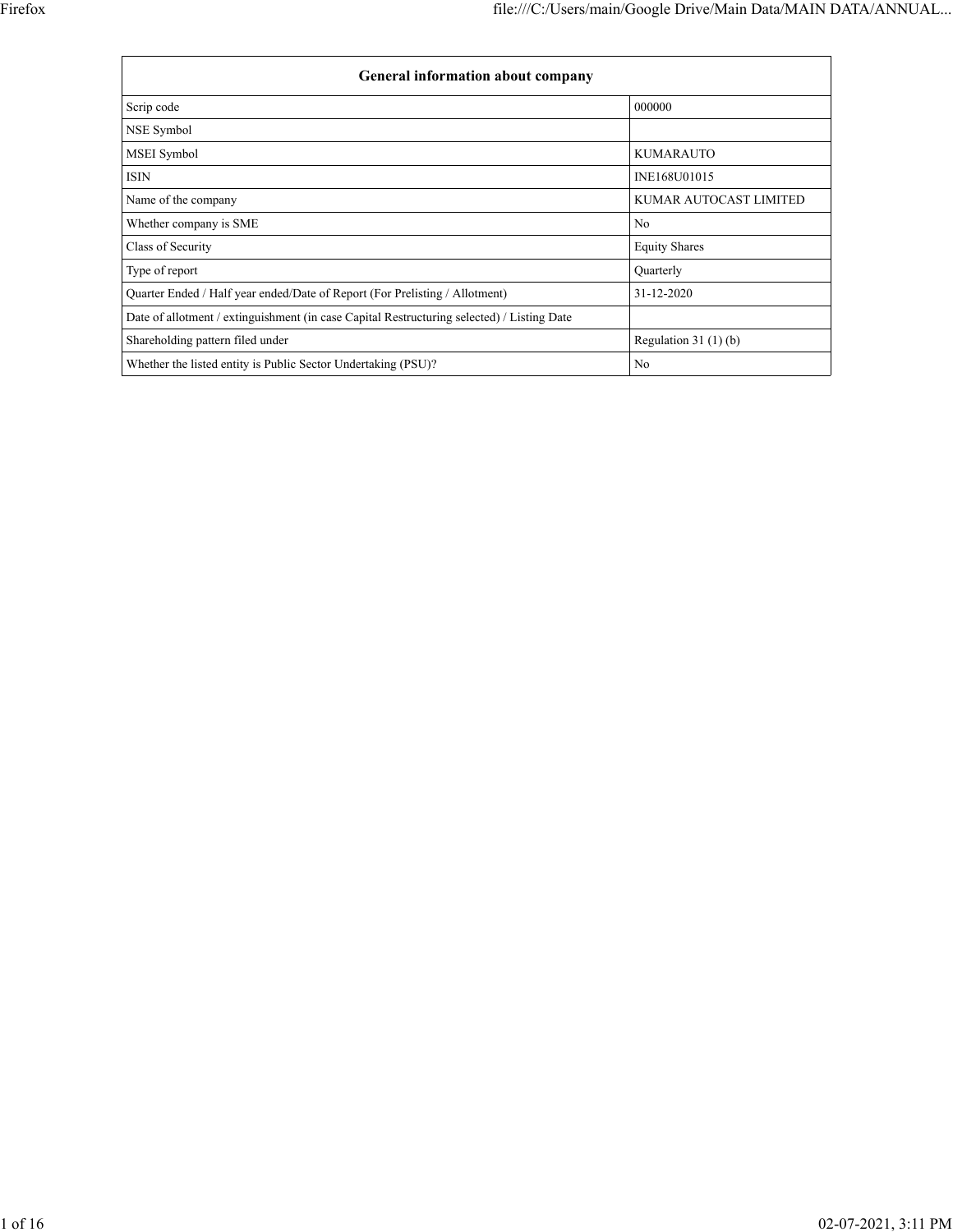|                | <b>Declaration</b>                                                                        |                |                                |                       |                            |  |  |  |  |  |  |  |
|----------------|-------------------------------------------------------------------------------------------|----------------|--------------------------------|-----------------------|----------------------------|--|--|--|--|--|--|--|
| Sr.<br>No.     | Particular                                                                                | Yes/No         | Promoter and<br>Promoter Group | Public<br>shareholder | Non Promoter-Non<br>Public |  |  |  |  |  |  |  |
|                | Whether the Listed Entity has issued any partly paid up<br>shares?                        | N <sub>0</sub> | N <sub>0</sub>                 | N <sub>0</sub>        | N <sub>0</sub>             |  |  |  |  |  |  |  |
| $\overline{2}$ | Whether the Listed Entity has issued any Convertible<br>Securities?                       | N <sub>0</sub> | N <sub>0</sub>                 | N <sub>0</sub>        | N <sub>0</sub>             |  |  |  |  |  |  |  |
| 3              | Whether the Listed Entity has issued any Warrants?                                        | N <sub>o</sub> | N <sub>0</sub>                 | N <sub>0</sub>        | N <sub>0</sub>             |  |  |  |  |  |  |  |
| 4              | Whether the Listed Entity has any shares against which<br>depository receipts are issued? | N <sub>0</sub> | N <sub>0</sub>                 | N <sub>0</sub>        | N <sub>0</sub>             |  |  |  |  |  |  |  |
| 5              | Whether the Listed Entity has any shares in locked-in?                                    | N <sub>0</sub> | N <sub>0</sub>                 | N <sub>0</sub>        | N <sub>0</sub>             |  |  |  |  |  |  |  |
| 6              | Whether any shares held by promoters are pledge or<br>otherwise encumbered?               | N <sub>0</sub> | N <sub>0</sub>                 |                       |                            |  |  |  |  |  |  |  |
| 7              | Whether company has equity shares with differential<br>voting rights?                     | N <sub>0</sub> | N <sub>0</sub>                 | N <sub>0</sub>        | N <sub>0</sub>             |  |  |  |  |  |  |  |
| 8              | Whether the listed entity has any significant beneficial<br>owner?                        | N <sub>0</sub> |                                |                       |                            |  |  |  |  |  |  |  |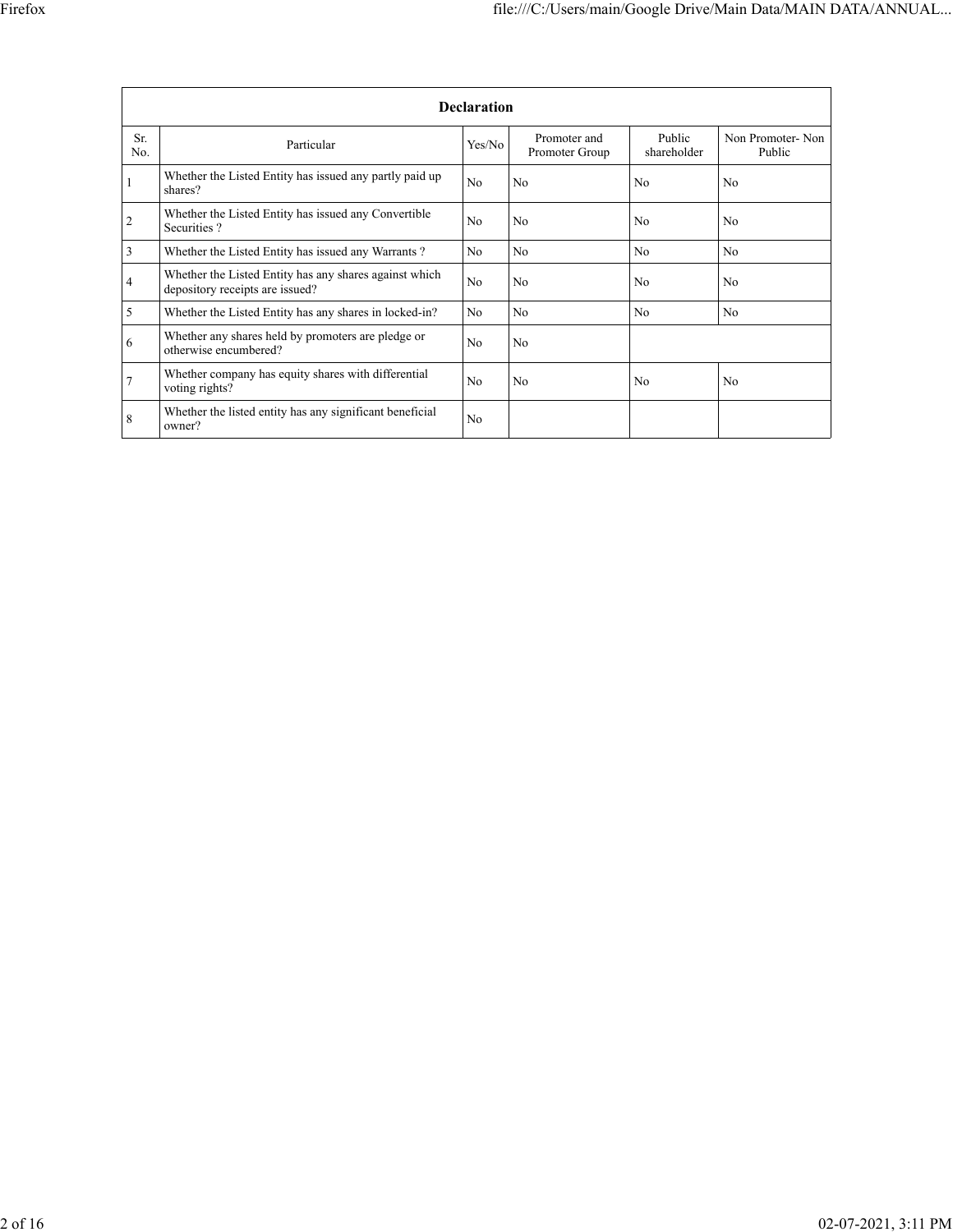|                 | <b>Table I - Summary Statement holding of specified securities</b> |                         |                         |                           |                          |                                                               |                                                                                                                              |                                                                  |               |          |                                   |  |  |
|-----------------|--------------------------------------------------------------------|-------------------------|-------------------------|---------------------------|--------------------------|---------------------------------------------------------------|------------------------------------------------------------------------------------------------------------------------------|------------------------------------------------------------------|---------------|----------|-----------------------------------|--|--|
|                 |                                                                    |                         | No. of                  | No. Of<br>Partly<br>paid- | No. Of<br>shares         | Total nos.<br>shares held<br>$(VII) =$<br>$(IV)+(V)+$<br>(VI) | Shareholding as<br>a % of total no.<br>of shares<br>(calculated as<br>per SCRR,<br>1957) (VIII) As<br>$a\%$ of<br>$(A+B+C2)$ | Number of Voting Rights held in each<br>class of securities (IX) |               |          |                                   |  |  |
| Category<br>(I) | Category of<br>shareholder                                         | Nos. Of<br>shareholders | fully paid<br>up equity | up<br>equity              | underlying<br>Depository |                                                               |                                                                                                                              | No of Voting (XIV) Rights                                        |               |          | Total as a<br>$%$ of<br>$(A+B+C)$ |  |  |
|                 | (II)                                                               | (III)                   | shares<br>held $(IV)$   | shares<br>held<br>(V)     | Receipts<br>(VI)         |                                                               |                                                                                                                              | Class eg:<br>X                                                   | Class<br>eg:y | Total    |                                   |  |  |
| (A)             | Promoter &<br>Promoter<br>Group                                    | 6                       | 7595700                 |                           |                          | 7595700                                                       | 73.22                                                                                                                        | 7595700                                                          |               | 7595700  | 73.22                             |  |  |
| (B)             | Public                                                             | 100                     | 2778300                 |                           |                          | 2778300                                                       | 26.78                                                                                                                        | 2778300                                                          |               | 2778300  | 26.78                             |  |  |
| (C)             | Non<br>Promoter-<br>Non Public                                     |                         |                         |                           |                          |                                                               |                                                                                                                              |                                                                  |               |          |                                   |  |  |
| (C1)            | <b>Shares</b><br>underlying<br><b>DRs</b>                          |                         |                         |                           |                          |                                                               |                                                                                                                              |                                                                  |               |          |                                   |  |  |
| (C2)            | Shares held<br>by<br>Employee<br>Trusts                            |                         |                         |                           |                          |                                                               |                                                                                                                              |                                                                  |               |          |                                   |  |  |
|                 | Total                                                              | 106                     | 10374000                |                           |                          | 10374000                                                      | 100                                                                                                                          | 10374000                                                         |               | 10374000 | 100                               |  |  |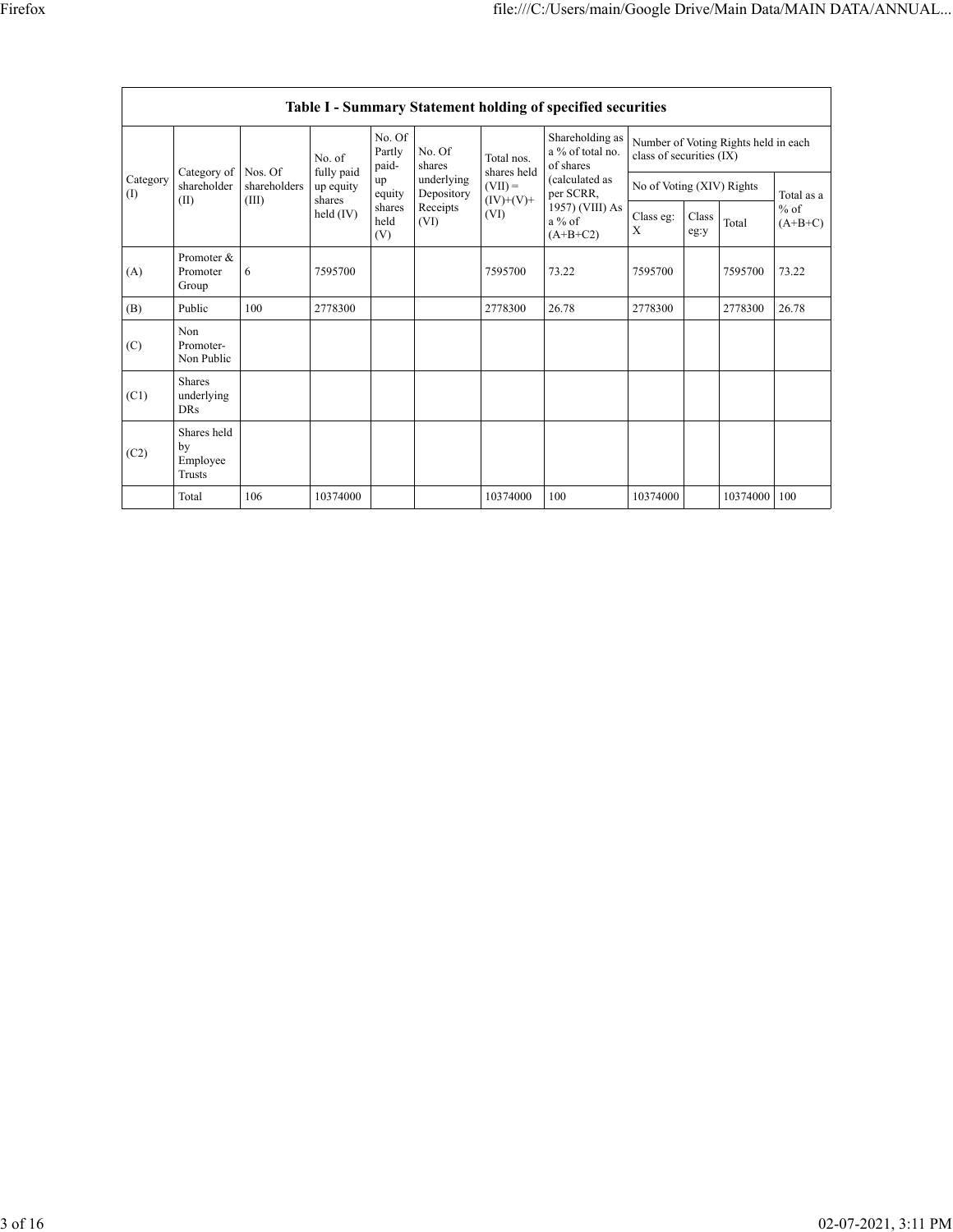|                                            | Table I - Summary Statement holding of specified securities |                                                                                  |                                                      |                                                                                                               |                                                                                                                                                                                         |                                        |                                                      |                                                                               |                                           |                                       |  |  |  |
|--------------------------------------------|-------------------------------------------------------------|----------------------------------------------------------------------------------|------------------------------------------------------|---------------------------------------------------------------------------------------------------------------|-----------------------------------------------------------------------------------------------------------------------------------------------------------------------------------------|----------------------------------------|------------------------------------------------------|-------------------------------------------------------------------------------|-------------------------------------------|---------------------------------------|--|--|--|
| Category<br>$\textcircled{\scriptsize{1}}$ | Category of<br>shareholder<br>(II)                          | No. Of<br>Shares<br>Underlying<br>Outstanding<br>convertible<br>securities $(X)$ | No. of<br><b>Shares</b><br>Underlying<br>Outstanding | No. Of Shares<br>Underlying<br>Outstanding<br>convertible<br>securities and<br>No. Of<br>Warrants (Xi)<br>(a) | Shareholding, as<br>a % assuming full<br>conversion of<br>convertible<br>securities (as a<br>percentage of<br>diluted share<br>capital) $(XI)$ =<br>$(VII)+(X)$ As a %<br>of $(A+B+C2)$ | Number of<br>Locked in<br>shares (XII) |                                                      | Number of<br><b>Shares</b><br>pledged or<br>otherwise<br>encumbered<br>(XIII) |                                           | Number of<br>equity shares<br>held in |  |  |  |
|                                            |                                                             |                                                                                  | <b>Warrants</b><br>$(X_i)$                           |                                                                                                               |                                                                                                                                                                                         | No.<br>(a)                             | As a $%$<br>of total<br><b>Shares</b><br>held<br>(b) | No.<br>(a)                                                                    | As a $%$<br>of total<br>Shares<br>held(b) | dematerialized<br>form $(XIV)$        |  |  |  |
| (A)                                        | Promoter &<br>Promoter<br>Group                             |                                                                                  |                                                      |                                                                                                               | 73.22                                                                                                                                                                                   |                                        |                                                      |                                                                               |                                           | 7511700                               |  |  |  |
| (B)                                        | Public                                                      |                                                                                  |                                                      |                                                                                                               | 26.78                                                                                                                                                                                   |                                        |                                                      |                                                                               |                                           | 2100                                  |  |  |  |
| (C)                                        | Non<br>Promoter-<br>Non Public                              |                                                                                  |                                                      |                                                                                                               |                                                                                                                                                                                         |                                        |                                                      |                                                                               |                                           |                                       |  |  |  |
| (C1)                                       | <b>Shares</b><br>underlying<br><b>DRs</b>                   |                                                                                  |                                                      |                                                                                                               |                                                                                                                                                                                         |                                        |                                                      |                                                                               |                                           |                                       |  |  |  |
| (C2)                                       | Shares held<br>by<br>Employee<br>Trusts                     |                                                                                  |                                                      |                                                                                                               |                                                                                                                                                                                         |                                        |                                                      |                                                                               |                                           |                                       |  |  |  |
|                                            | Total                                                       |                                                                                  |                                                      |                                                                                                               | 100                                                                                                                                                                                     |                                        |                                                      |                                                                               |                                           | 7513800                               |  |  |  |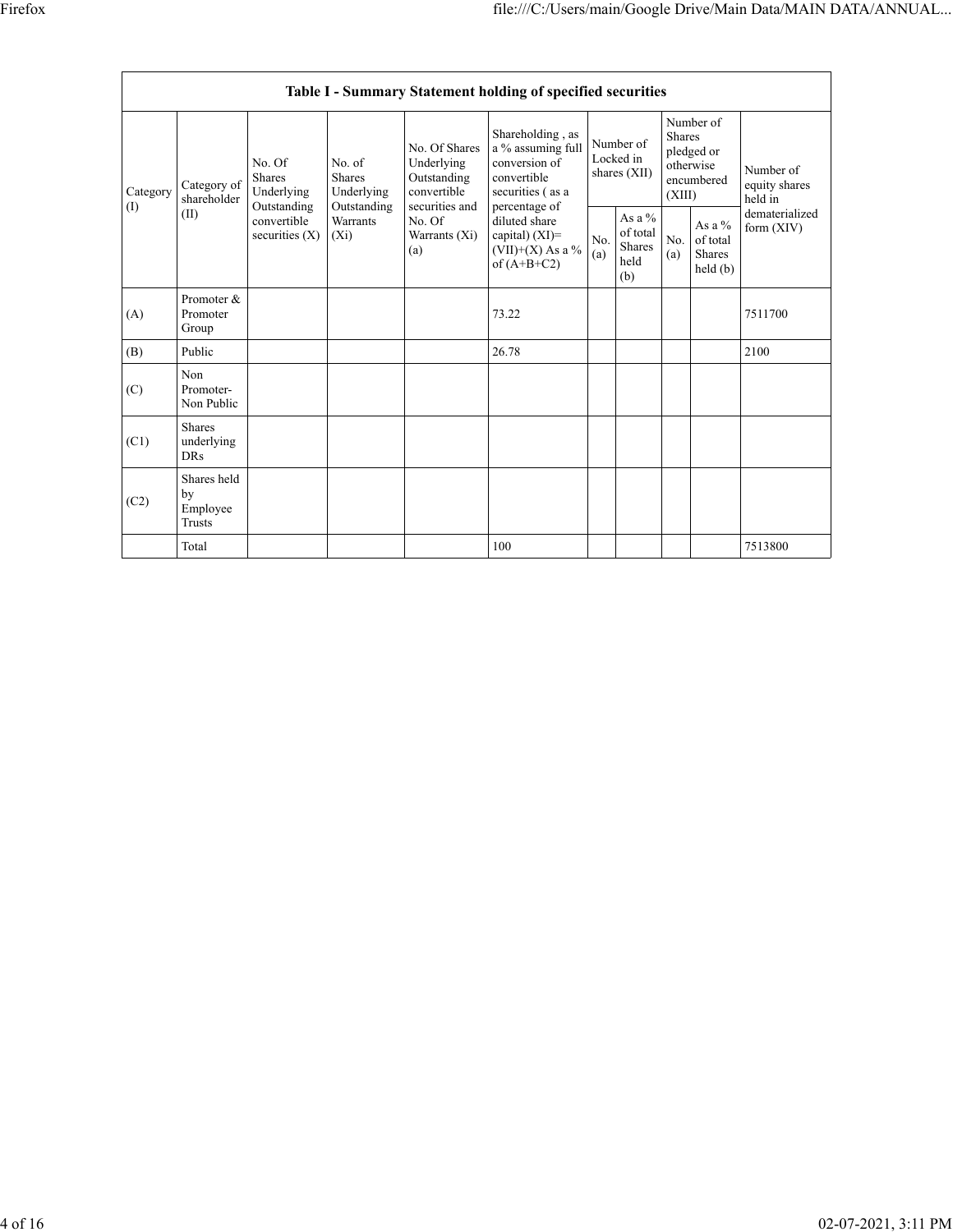|                                                                                               | Table II - Statement showing shareholding pattern of the Promoter and Promoter Group                                |                                  |                                                            |                                 |                                              |                      |                                                         |                               |               |                                 |                                 |
|-----------------------------------------------------------------------------------------------|---------------------------------------------------------------------------------------------------------------------|----------------------------------|------------------------------------------------------------|---------------------------------|----------------------------------------------|----------------------|---------------------------------------------------------|-------------------------------|---------------|---------------------------------|---------------------------------|
|                                                                                               |                                                                                                                     |                                  | No. of<br>fully paid<br>up equity<br>shares<br>held $(IV)$ | No.<br>Of<br>Partly             | No. Of<br>shares<br>underlying<br>Depository | Total nos.<br>shares | Shareholding<br>as a % of<br>total no. of               | each class of securities (IX) |               | Number of Voting Rights held in |                                 |
| Sr.                                                                                           | Category & Name<br>of the                                                                                           | Nos. Of<br>shareholders<br>(III) |                                                            | paid-<br>up                     |                                              | held (VII)<br>$=$    | shares<br>(calculated                                   | No of Voting (XIV) Rights     |               |                                 | Total<br>as a $%$               |
|                                                                                               | Shareholders (I)                                                                                                    |                                  |                                                            | equity<br>shares<br>held<br>(V) | Receipts<br>(VI)                             | $(IV)+(V)+$<br>(VI)  | as per SCRR,<br>1957) (VIII)<br>As a % of<br>$(A+B+C2)$ | Class eg:<br>X                | Class<br>eg:y | Total                           | of<br>Total<br>Voting<br>rights |
| A                                                                                             | Table II - Statement showing shareholding pattern of the Promoter and Promoter Group                                |                                  |                                                            |                                 |                                              |                      |                                                         |                               |               |                                 |                                 |
| (1)                                                                                           | Indian                                                                                                              |                                  |                                                            |                                 |                                              |                      |                                                         |                               |               |                                 |                                 |
| (a)                                                                                           | Individuals/Hindu<br>undivided Family                                                                               | 6                                | 7595700                                                    |                                 |                                              | 7595700              | 73.22                                                   | 7595700                       |               | 7595700                         | 73.22                           |
| Sub-Total<br>(A)(1)                                                                           |                                                                                                                     | 6                                | 7595700                                                    |                                 |                                              | 7595700              | 73.22                                                   | 7595700                       |               | 7595700                         | 73.22                           |
| (2)                                                                                           | Foreign                                                                                                             |                                  |                                                            |                                 |                                              |                      |                                                         |                               |               |                                 |                                 |
| Total<br>Shareholding<br>of Promoter<br>and<br>Promoter<br>Group<br>$(A)=(A)$<br>$(1)+(A)(2)$ |                                                                                                                     | 6                                | 7595700                                                    |                                 |                                              | 7595700              | 73.22                                                   | 7595700                       |               | 7595700                         | 73.22                           |
| B                                                                                             | Table III - Statement showing shareholding pattern of the Public shareholder                                        |                                  |                                                            |                                 |                                              |                      |                                                         |                               |               |                                 |                                 |
| (1)                                                                                           | Institutions                                                                                                        |                                  |                                                            |                                 |                                              |                      |                                                         |                               |               |                                 |                                 |
| (3)                                                                                           | Non-institutions                                                                                                    |                                  |                                                            |                                 |                                              |                      |                                                         |                               |               |                                 |                                 |
| (a(i))                                                                                        | Individuals -<br>i.Individual<br>shareholders<br>holding nominal<br>share capital up to<br>Rs. 2 lakhs.             | 70                               | 588000                                                     |                                 |                                              | 588000               | 5.67                                                    | 588000                        |               | 588000                          | 5.67                            |
| (a(ii))                                                                                       | Individuals - ii.<br>Individual<br>shareholders<br>holding nominal<br>share capital in<br>excess of Rs. 2<br>lakhs. | 30                               | 2190300                                                    |                                 |                                              | 2190300              | 21.11                                                   | 2190300                       |               | 2190300                         | 21.11                           |
| Sub-Total<br>(B)(3)                                                                           |                                                                                                                     | 100                              | 2778300                                                    |                                 |                                              | 2778300              | 26.78                                                   | 2778300                       |               | 2778300                         | 26.78                           |
| <b>Total Public</b><br>Shareholding<br>$(B)=B)$<br>$(1)+(B)$<br>$(2)+(B)(3)$                  |                                                                                                                     | 100                              | 2778300                                                    |                                 |                                              | 2778300              | 26.78                                                   | 2778300                       |               | 2778300                         | 26.78                           |
| $\mathbf C$                                                                                   | Table IV - Statement showing shareholding pattern of the Non Promoter- Non Public shareholder                       |                                  |                                                            |                                 |                                              |                      |                                                         |                               |               |                                 |                                 |
| Total (<br>$A+B+C2$ )                                                                         |                                                                                                                     | 106                              | 10374000                                                   |                                 |                                              | 10374000             | 100                                                     | 10374000                      |               | 10374000                        | 100                             |
| Total<br>$(A+B+C)$                                                                            |                                                                                                                     | 106                              | 10374000                                                   |                                 |                                              | 10374000             | 100                                                     | 10374000                      |               | 10374000                        | 100                             |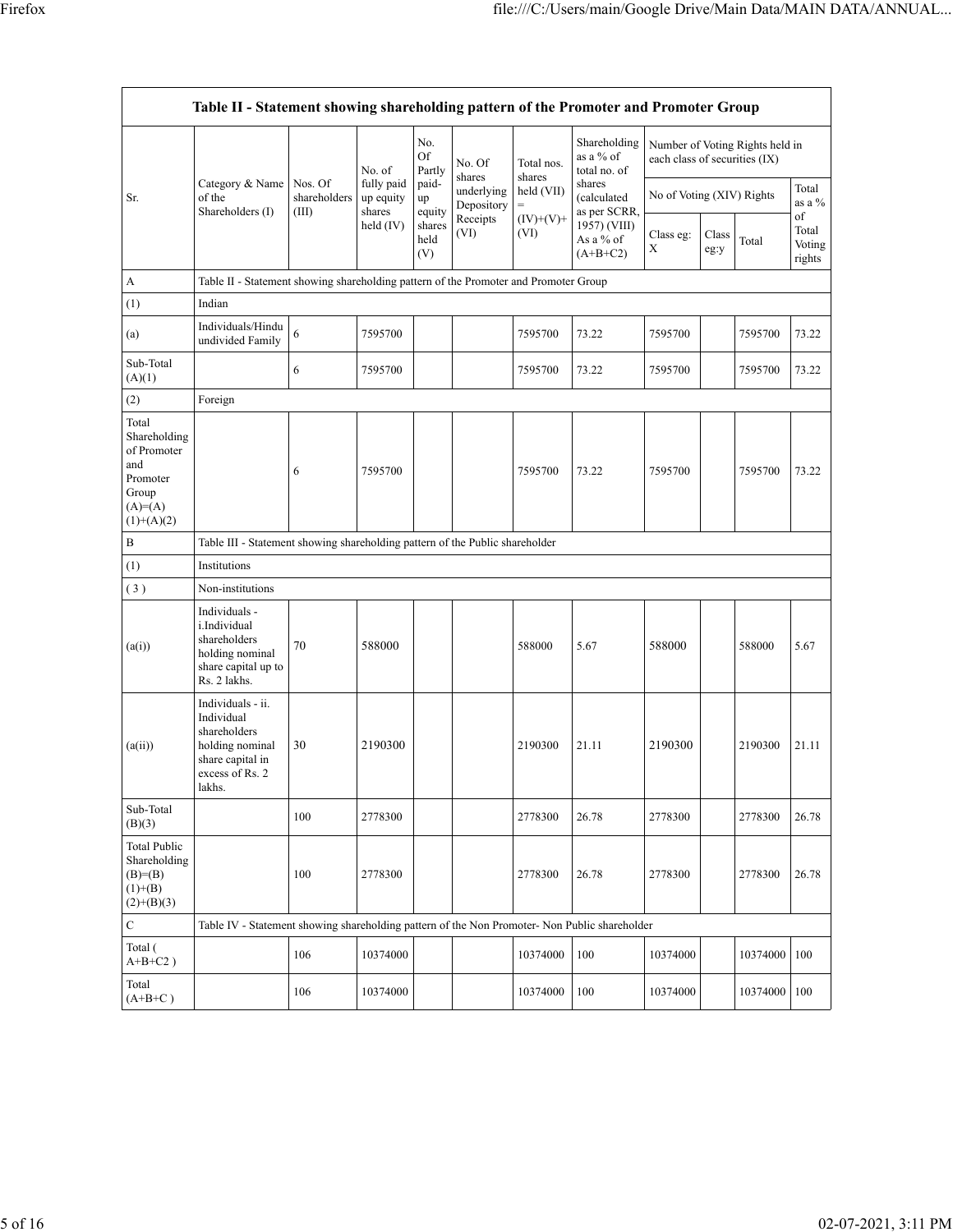| Table II - Statement showing shareholding pattern of the Promoter and Promoter Group     |                                                           |                                                             |                                                                                                               |                                                                                                                                                                                       |                                          |                                            |                                                                               |                                            |                                                         |  |  |
|------------------------------------------------------------------------------------------|-----------------------------------------------------------|-------------------------------------------------------------|---------------------------------------------------------------------------------------------------------------|---------------------------------------------------------------------------------------------------------------------------------------------------------------------------------------|------------------------------------------|--------------------------------------------|-------------------------------------------------------------------------------|--------------------------------------------|---------------------------------------------------------|--|--|
| Sr.                                                                                      | No. Of Shares<br>Underlying<br>Outstanding<br>convertible | No. of Shares<br>Underlying<br>Outstanding<br>Warrants (Xi) | No. Of Shares<br>Underlying<br>Outstanding<br>convertible<br>securities and<br>No. Of<br>Warrants (Xi)<br>(a) | Shareholding, as a<br>% assuming full<br>conversion of<br>convertible<br>securities (as a<br>percentage of<br>diluted share<br>capital) $(XI)$ =<br>(VII)+(X) As a %<br>of $(A+B+C2)$ | Number of<br>Locked in<br>shares $(XII)$ |                                            | Number of<br><b>Shares</b><br>pledged or<br>otherwise<br>encumbered<br>(XIII) |                                            | Number of<br>equity shares<br>held in<br>dematerialized |  |  |
|                                                                                          | securities (X)                                            |                                                             |                                                                                                               |                                                                                                                                                                                       | No.<br>(a)                               | As a $%$<br>of total<br>Shares<br>held (b) | No.<br>(a)                                                                    | As a $%$<br>of total<br>Shares<br>held (b) | form (XIV)                                              |  |  |
| A                                                                                        |                                                           |                                                             |                                                                                                               | Table II - Statement showing shareholding pattern of the Promoter and Promoter Group                                                                                                  |                                          |                                            |                                                                               |                                            |                                                         |  |  |
| (1)                                                                                      | Indian                                                    |                                                             |                                                                                                               |                                                                                                                                                                                       |                                          |                                            |                                                                               |                                            |                                                         |  |  |
| (a)                                                                                      |                                                           |                                                             |                                                                                                               | 73.22                                                                                                                                                                                 |                                          |                                            |                                                                               |                                            | 7511700                                                 |  |  |
| Sub-Total<br>(A)(1)                                                                      |                                                           |                                                             |                                                                                                               | 73.22                                                                                                                                                                                 |                                          |                                            |                                                                               |                                            | 7511700                                                 |  |  |
| (2)                                                                                      | Foreign                                                   |                                                             |                                                                                                               |                                                                                                                                                                                       |                                          |                                            |                                                                               |                                            |                                                         |  |  |
| Total<br>Shareholding of<br>Promoter and<br>Promoter Group<br>$(A)= (A)$<br>$(1)+(A)(2)$ |                                                           |                                                             |                                                                                                               | 73.22                                                                                                                                                                                 |                                          |                                            |                                                                               |                                            | 7511700                                                 |  |  |
| B                                                                                        |                                                           |                                                             |                                                                                                               | Table III - Statement showing shareholding pattern of the Public shareholder                                                                                                          |                                          |                                            |                                                                               |                                            |                                                         |  |  |
| (1)                                                                                      | Institutions                                              |                                                             |                                                                                                               |                                                                                                                                                                                       |                                          |                                            |                                                                               |                                            |                                                         |  |  |
| (3)                                                                                      | Non-institutions                                          |                                                             |                                                                                                               |                                                                                                                                                                                       |                                          |                                            |                                                                               |                                            |                                                         |  |  |
| (a(i))                                                                                   |                                                           |                                                             |                                                                                                               | 5.67                                                                                                                                                                                  |                                          |                                            |                                                                               |                                            | 2100                                                    |  |  |
| (a(ii))                                                                                  |                                                           |                                                             |                                                                                                               | 21.11                                                                                                                                                                                 |                                          |                                            |                                                                               |                                            | $\mathbf{0}$                                            |  |  |
| Sub-Total<br>(B)(3)                                                                      |                                                           |                                                             |                                                                                                               | 26.78                                                                                                                                                                                 |                                          |                                            |                                                                               |                                            | 2100                                                    |  |  |
| <b>Total Public</b><br>Shareholding<br>$(B)= (B)(1)+(B)$<br>$(2)+(B)(3)$                 |                                                           |                                                             |                                                                                                               | 26.78                                                                                                                                                                                 |                                          |                                            |                                                                               |                                            | 2100                                                    |  |  |
| C                                                                                        |                                                           |                                                             |                                                                                                               | Table IV - Statement showing shareholding pattern of the Non Promoter- Non Public shareholder                                                                                         |                                          |                                            |                                                                               |                                            |                                                         |  |  |
| Total (<br>$A+B+C2$ )                                                                    |                                                           |                                                             |                                                                                                               | 100                                                                                                                                                                                   |                                          |                                            |                                                                               |                                            | 7513800                                                 |  |  |
| Total $(A+B+C)$                                                                          |                                                           |                                                             |                                                                                                               | 100                                                                                                                                                                                   |                                          |                                            |                                                                               |                                            | 7513800                                                 |  |  |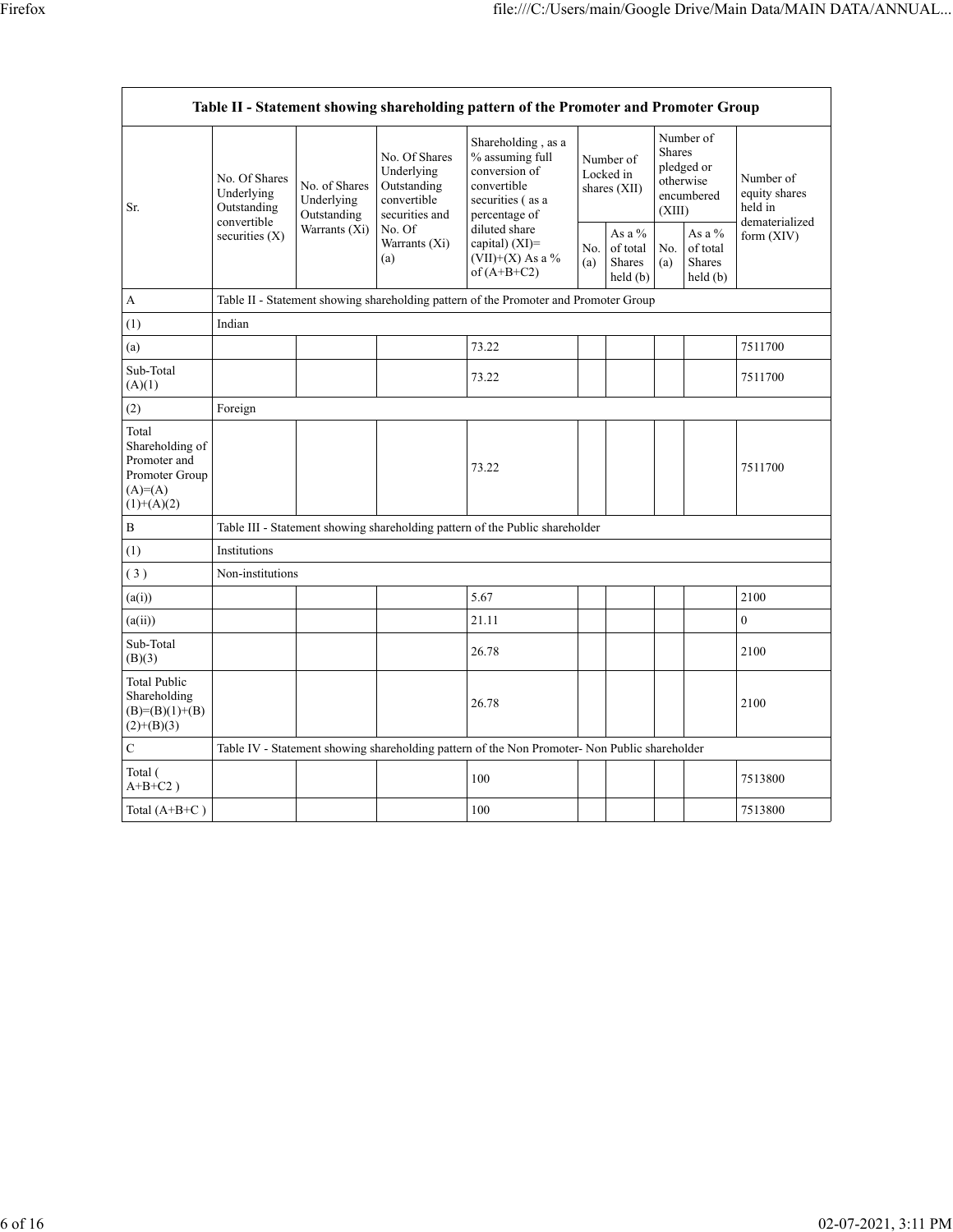| Individuals/Hindu undivided Family                                                                                                                                                       |                                                               |                              |                           |                      |                      |                                      |  |  |  |  |  |
|------------------------------------------------------------------------------------------------------------------------------------------------------------------------------------------|---------------------------------------------------------------|------------------------------|---------------------------|----------------------|----------------------|--------------------------------------|--|--|--|--|--|
| Searial No.                                                                                                                                                                              | $\mathbf{1}$                                                  | $\sqrt{2}$                   | 3                         | 4                    | $\sqrt{5}$           | 6                                    |  |  |  |  |  |
| Name of the<br>Shareholders (I)                                                                                                                                                          | <b>ARUN KUMAR</b><br>SOOD                                     | <b>ASHISH</b><br><b>SOOD</b> | <b>AJAY KUMAR</b><br>SOOD | <b>SHAMA</b><br>SOOD | <b>SEEMA</b><br>SOOD | <b>RAMESH KUMAR</b><br><b>SHARMA</b> |  |  |  |  |  |
| PAN(II)                                                                                                                                                                                  | AFIPS5564C                                                    | AIPPS7080P                   | AFIPS5559P                | ADGPS3452F           | AIZPS1581R           | AJJPS9980R                           |  |  |  |  |  |
| No. of fully paid<br>up equity shares<br>held (IV)                                                                                                                                       | 3525900                                                       | 1640100                      | 1352400                   | 569100               | 424200               | 84000                                |  |  |  |  |  |
| No. Of Partly paid-<br>up equity shares<br>held (V)                                                                                                                                      |                                                               |                              |                           |                      |                      |                                      |  |  |  |  |  |
| No. Of shares<br>underlying<br>Depository<br>Receipts (VI)                                                                                                                               |                                                               |                              |                           |                      |                      |                                      |  |  |  |  |  |
| Total nos. shares<br>$held (VII) =$<br>$(IV)+(V)+(VI)$                                                                                                                                   | 3525900                                                       | 1640100                      | 1352400                   | 569100               | 424200               | 84000                                |  |  |  |  |  |
| Shareholding as a<br>% of total no. of<br>shares (calculated<br>as per SCRR,<br>1957) (VIII) As a<br>% of $(A+B+C2)$                                                                     | 33.99                                                         | 15.81                        | 13.04                     | 5.49                 | 4.09                 | 0.81                                 |  |  |  |  |  |
|                                                                                                                                                                                          | Number of Voting Rights held in each class of securities (IX) |                              |                           |                      |                      |                                      |  |  |  |  |  |
| Class eg:X                                                                                                                                                                               | 3525900                                                       | 1640100                      | 1352400                   | 569100               | 424200               | 84000                                |  |  |  |  |  |
| Class eg:y                                                                                                                                                                               |                                                               |                              |                           |                      |                      |                                      |  |  |  |  |  |
| Total                                                                                                                                                                                    | 3525900                                                       | 1640100                      | 1352400                   | 569100               | 424200               | 84000                                |  |  |  |  |  |
| Total as a % of<br><b>Total Voting rights</b>                                                                                                                                            | 33.99                                                         | 15.81                        | 13.04                     | 5.49                 | 4.09                 | 0.81                                 |  |  |  |  |  |
| No. Of Shares<br>Underlying<br>Outstanding<br>convertible<br>securities $(X)$                                                                                                            |                                                               |                              |                           |                      |                      |                                      |  |  |  |  |  |
| No. of Shares<br>Underlying<br>Outstanding<br>Warrants (Xi)                                                                                                                              |                                                               |                              |                           |                      |                      |                                      |  |  |  |  |  |
| No. Of Shares<br>Underlying<br>Outstanding<br>convertible<br>securities and No.<br>Of Warrants (Xi)<br>(a)                                                                               |                                                               |                              |                           |                      |                      |                                      |  |  |  |  |  |
| Shareholding, as a<br>% assuming full<br>conversion of<br>convertible<br>securities (as a<br>percentage of<br>diluted share<br>capital) (XI)=<br>$(VII)+(Xi)(a)$ As a<br>% of $(A+B+C2)$ | 33.99                                                         | 15.81                        | 13.04                     | 5.49                 | 4.09                 | 0.81                                 |  |  |  |  |  |
| Number of Locked in shares (XII)                                                                                                                                                         |                                                               |                              |                           |                      |                      |                                      |  |  |  |  |  |
| No. $(a)$                                                                                                                                                                                |                                                               |                              |                           |                      |                      |                                      |  |  |  |  |  |
| As a % of total<br>Shares held (b)                                                                                                                                                       |                                                               |                              |                           |                      |                      |                                      |  |  |  |  |  |
|                                                                                                                                                                                          | Number of Shares pledged or otherwise encumbered (XIII)       |                              |                           |                      |                      |                                      |  |  |  |  |  |
| No. $(a)$                                                                                                                                                                                |                                                               |                              |                           |                      |                      |                                      |  |  |  |  |  |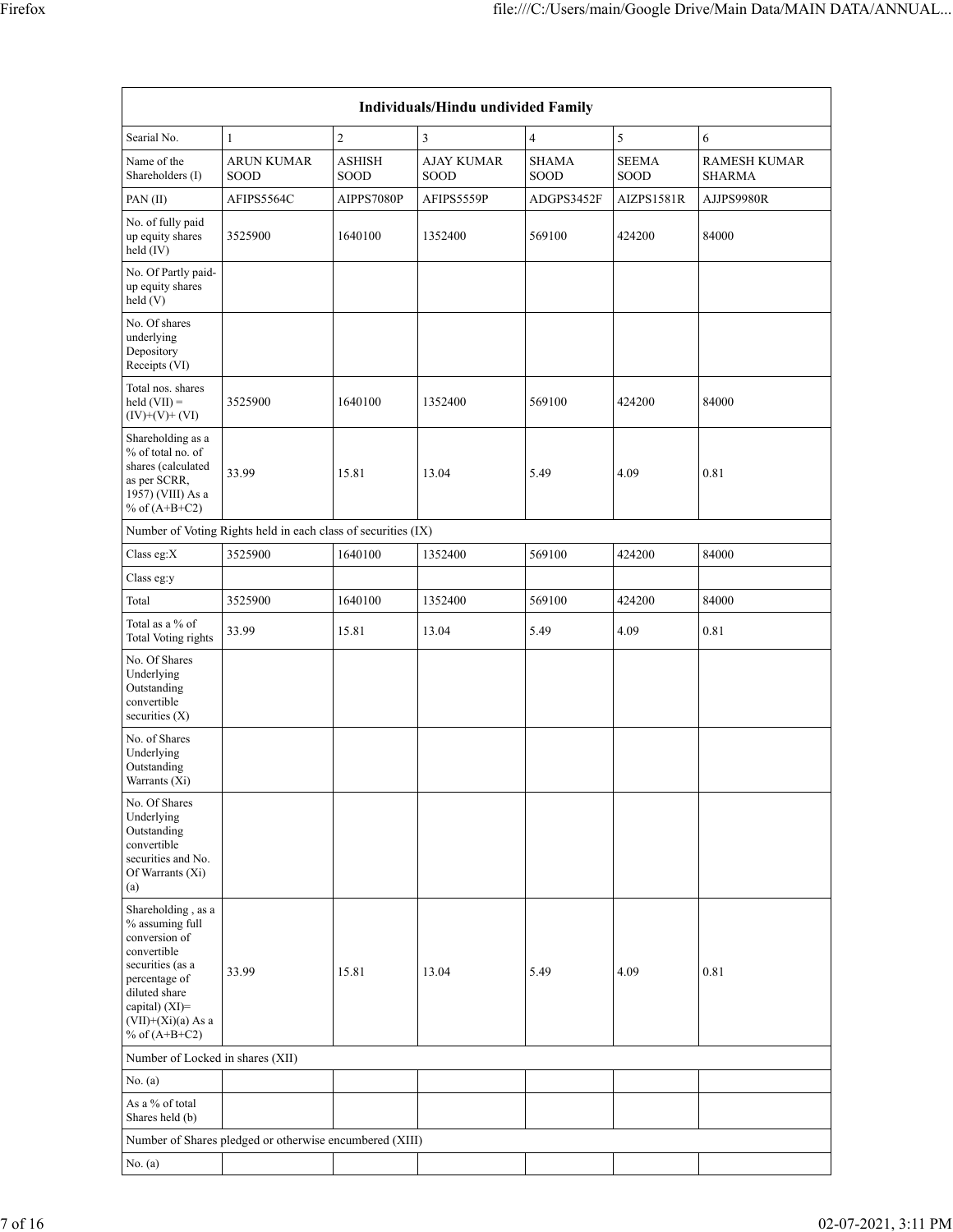| As a % of total<br>Shares held (b)                                   |          |          |          |                   |                   |                |
|----------------------------------------------------------------------|----------|----------|----------|-------------------|-------------------|----------------|
| Number of equity<br>shares held in<br>dematerialized<br>form $(XIV)$ | 3525900  | 1640100  | 1352400  | 569100            | 424200            | $\theta$       |
| Reason for not providing PAN                                         |          |          |          |                   |                   |                |
| Reason for not<br>providing PAN                                      |          |          |          |                   |                   |                |
| Shareholder type                                                     | Promoter | Promoter | Promoter | Promoter<br>Group | Promoter<br>Group | Promoter Group |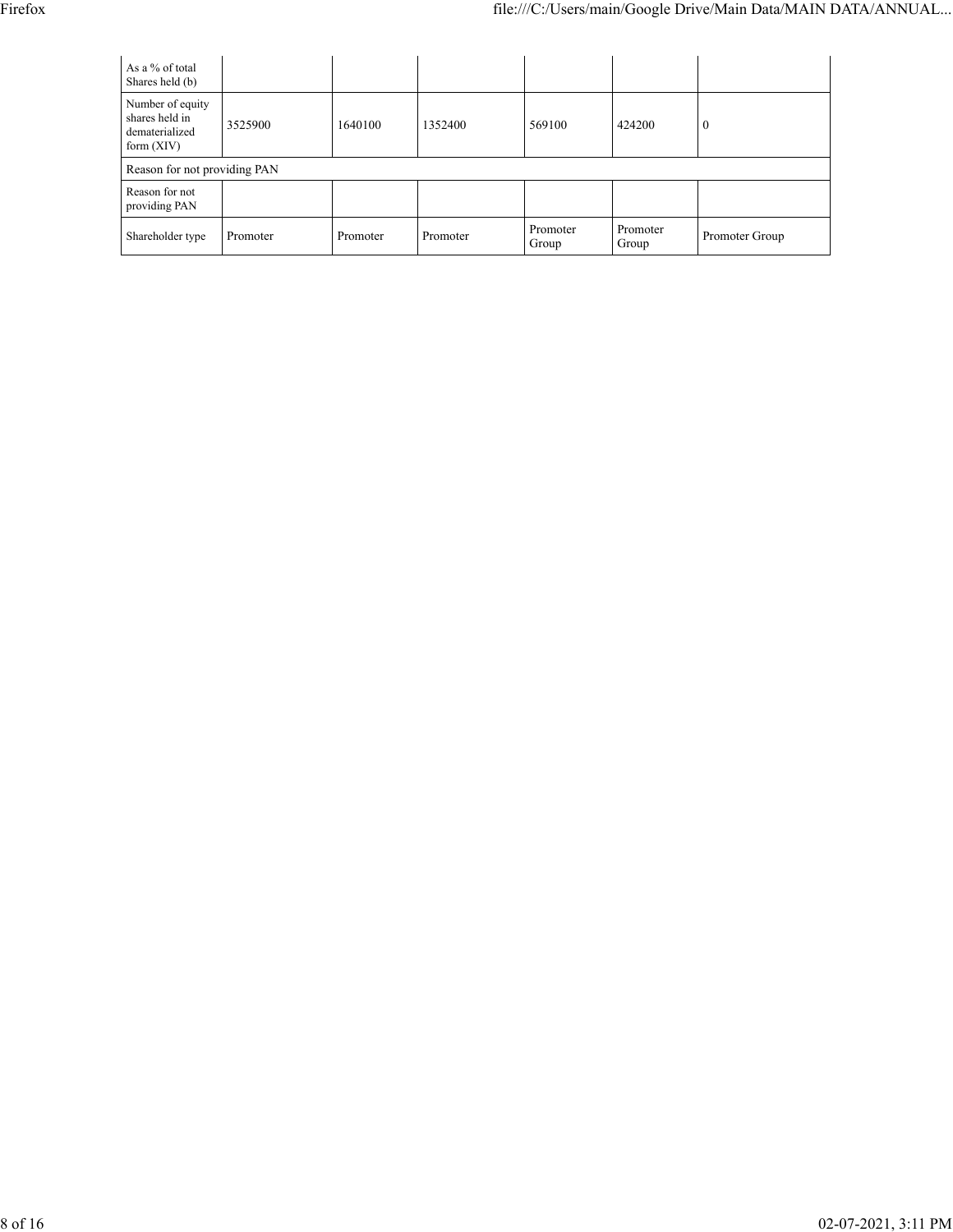|                                                                                                                                                                                          | Individuals/Hindu undivided Family                            |  |  |  |  |  |  |  |  |  |
|------------------------------------------------------------------------------------------------------------------------------------------------------------------------------------------|---------------------------------------------------------------|--|--|--|--|--|--|--|--|--|
| Searial No.                                                                                                                                                                              |                                                               |  |  |  |  |  |  |  |  |  |
| Name of the<br>Shareholders (I)                                                                                                                                                          | Click here to go back                                         |  |  |  |  |  |  |  |  |  |
| PAN(II)                                                                                                                                                                                  | Total                                                         |  |  |  |  |  |  |  |  |  |
| No. of fully paid<br>up equity shares<br>$held$ (IV)                                                                                                                                     | 7595700                                                       |  |  |  |  |  |  |  |  |  |
| No. Of Partly paid-<br>up equity shares<br>held (V)                                                                                                                                      |                                                               |  |  |  |  |  |  |  |  |  |
| No. Of shares<br>underlying<br>Depository<br>Receipts (VI)                                                                                                                               |                                                               |  |  |  |  |  |  |  |  |  |
| Total nos. shares<br>$held (VII) =$<br>$(IV)+(V)+(VI)$                                                                                                                                   | 7595700                                                       |  |  |  |  |  |  |  |  |  |
| Shareholding as a<br>% of total no. of<br>shares (calculated<br>as per SCRR,<br>1957) (VIII) As a<br>% of $(A+B+C2)$                                                                     | 73.22                                                         |  |  |  |  |  |  |  |  |  |
|                                                                                                                                                                                          | Number of Voting Rights held in each class of securities (IX) |  |  |  |  |  |  |  |  |  |
| Class eg:X                                                                                                                                                                               | 7595700                                                       |  |  |  |  |  |  |  |  |  |
| Class eg:y                                                                                                                                                                               |                                                               |  |  |  |  |  |  |  |  |  |
| Total                                                                                                                                                                                    | 7595700                                                       |  |  |  |  |  |  |  |  |  |
| Total as a % of<br>Total Voting rights                                                                                                                                                   | 73.22                                                         |  |  |  |  |  |  |  |  |  |
| No. Of Shares<br>Underlying<br>Outstanding<br>convertible<br>securities $(X)$                                                                                                            |                                                               |  |  |  |  |  |  |  |  |  |
| No. of Shares<br>Underlying<br>Outstanding<br>Warrants (Xi)                                                                                                                              |                                                               |  |  |  |  |  |  |  |  |  |
| No. Of Shares<br>Underlying<br>Outstanding<br>convertible<br>securities and No.<br>Of Warrants (Xi)<br>(a)                                                                               |                                                               |  |  |  |  |  |  |  |  |  |
| Shareholding, as a<br>% assuming full<br>conversion of<br>convertible<br>securities (as a<br>percentage of<br>diluted share<br>capital) (XI)=<br>$(VII)+(Xi)(a)$ As a<br>% of $(A+B+C2)$ | 73.22                                                         |  |  |  |  |  |  |  |  |  |
| Number of Locked in shares (XII)                                                                                                                                                         |                                                               |  |  |  |  |  |  |  |  |  |
| No. (a)                                                                                                                                                                                  |                                                               |  |  |  |  |  |  |  |  |  |
| As a % of total<br>Shares held (b)                                                                                                                                                       |                                                               |  |  |  |  |  |  |  |  |  |
|                                                                                                                                                                                          | Number of Shares pledged or otherwise encumbered (XIII)       |  |  |  |  |  |  |  |  |  |
| No. (a)                                                                                                                                                                                  |                                                               |  |  |  |  |  |  |  |  |  |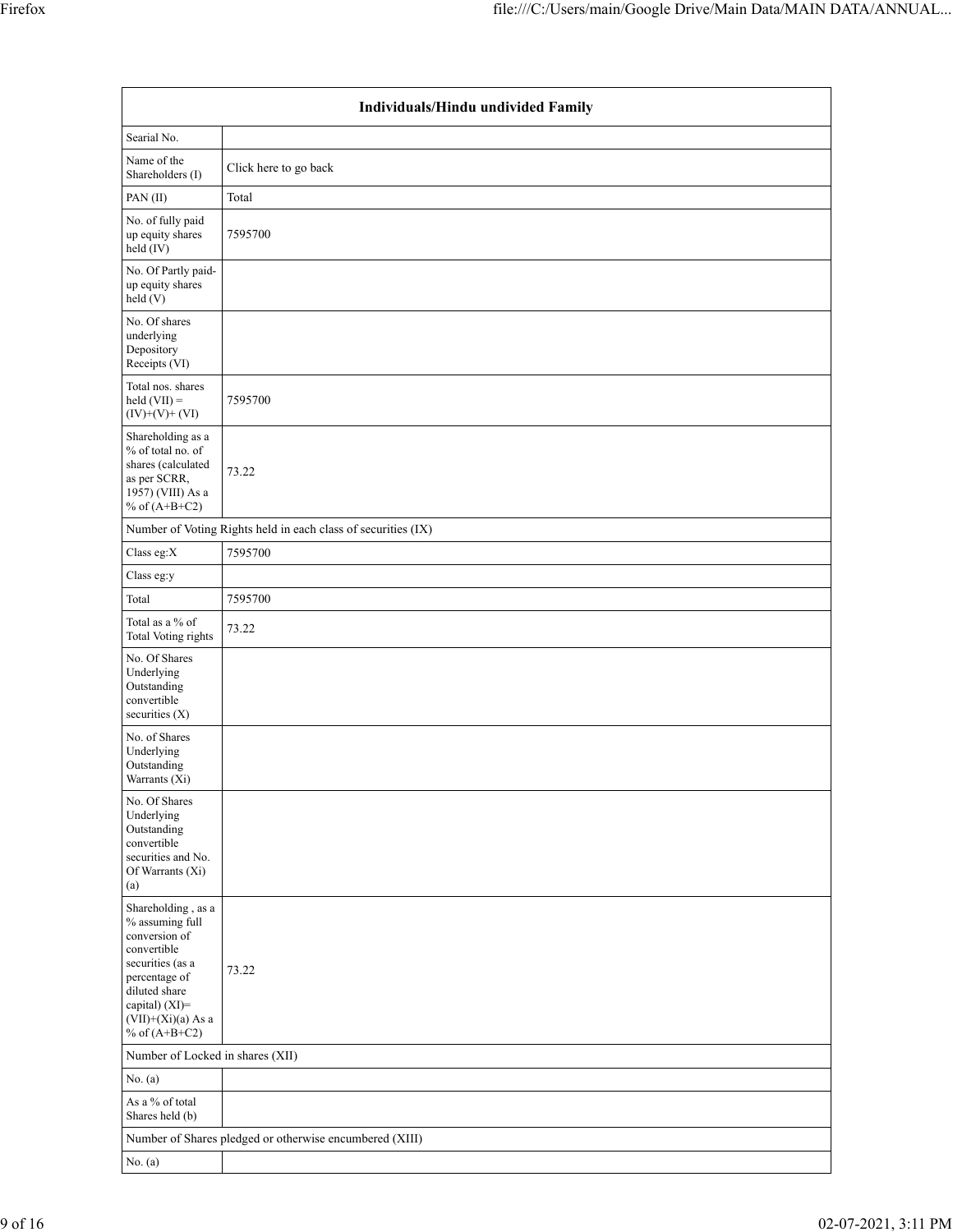| As a % of total<br>Shares held (b)                                   |         |
|----------------------------------------------------------------------|---------|
| Number of equity<br>shares held in<br>dematerialized<br>form $(XIV)$ | 7511700 |
| Reason for not providing PAN                                         |         |
| Reason for not<br>providing PAN                                      |         |
| Shareholder type                                                     |         |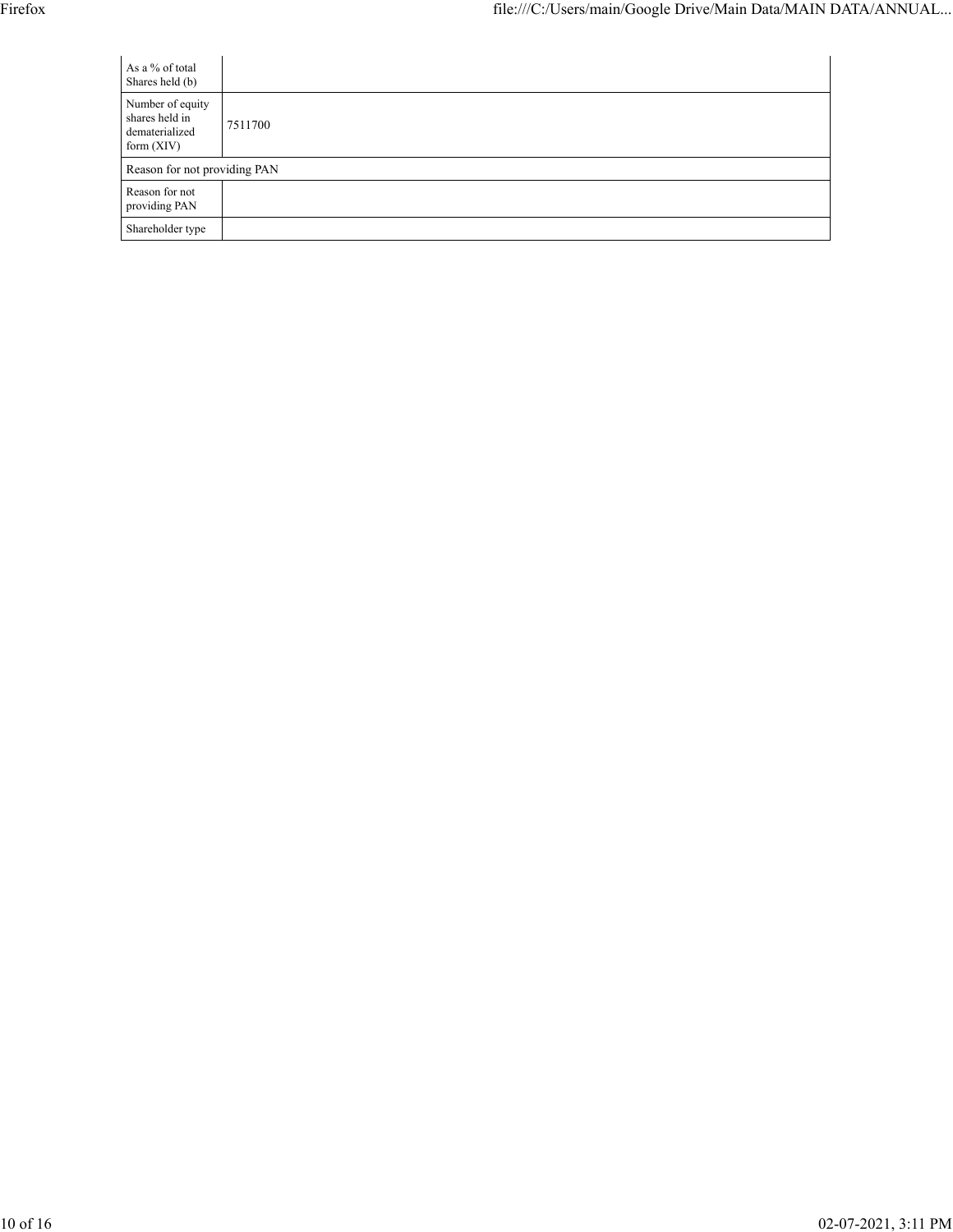|                                                                                                                                                                                         |                                                  |                                 |                               |                                                 | Individuals - ii. Individual shareholders holding nominal share capital in excess of Rs. 2 lakhs. |                              |                                |
|-----------------------------------------------------------------------------------------------------------------------------------------------------------------------------------------|--------------------------------------------------|---------------------------------|-------------------------------|-------------------------------------------------|---------------------------------------------------------------------------------------------------|------------------------------|--------------------------------|
| Searial No.                                                                                                                                                                             | 1                                                | $\overline{2}$                  | 3                             | $\overline{4}$                                  | 5                                                                                                 | 6                            | $\tau$                         |
| Name of the<br>Shareholders (I)                                                                                                                                                         | <b>RAGHBIR</b><br><b>SINGH</b><br><b>PANCHAL</b> | <b>PARAJEET</b><br><b>SINGH</b> | <b>RAJIDER</b><br><b>KAUR</b> | <b>PREET</b><br><b>MOHINDER</b><br><b>SINGH</b> | <b>VINOD</b><br><b>SAGAR SOOD</b>                                                                 | <b>RENU</b><br><b>SHARMA</b> | <b>RAKESH</b><br><b>DHANDA</b> |
| PAN(II)                                                                                                                                                                                 | BANPS9105E                                       | AENPS9340L                      | ACNPK2410K                    | ANLPS3772R                                      | AHWPS9340L                                                                                        | ADTPS7600N                   | ZZZZZ9999Z                     |
| No. of fully paid<br>up equity shares<br>held $(IV)$                                                                                                                                    | 424200                                           | 210000                          | 172200                        | 168000                                          | 147000                                                                                            | 147000                       | 109200                         |
| No. Of Partly paid-<br>up equity shares<br>held (V)                                                                                                                                     |                                                  |                                 |                               |                                                 |                                                                                                   |                              |                                |
| No. Of shares<br>underlying<br>Depository<br>Receipts (VI)                                                                                                                              |                                                  |                                 |                               |                                                 |                                                                                                   |                              |                                |
| Total nos. shares<br>held $(VII) =$<br>$(IV)+(V)+(VI)$                                                                                                                                  | 424200                                           | 210000                          | 172200                        | 168000                                          | 147000                                                                                            | 147000                       | 109200                         |
| Shareholding as a<br>% of total no. of<br>shares (calculated<br>as per SCRR,<br>1957) (VIII) As a<br>% of $(A+B+C2)$                                                                    | 4.09                                             | 2.02                            | 1.66                          | 1.62                                            | 1.42                                                                                              | 1.42                         | 1.05                           |
| Number of Voting Rights held in each class of securities (IX)                                                                                                                           |                                                  |                                 |                               |                                                 |                                                                                                   |                              |                                |
| Class eg: X                                                                                                                                                                             | 424200                                           | 210000                          | 172200                        | 168000                                          | 147000                                                                                            | 147000                       | 109200                         |
| Class eg:y                                                                                                                                                                              |                                                  |                                 |                               |                                                 |                                                                                                   |                              |                                |
| Total                                                                                                                                                                                   | 424200                                           | 210000                          | 172200                        | 168000                                          | 147000                                                                                            | 147000                       | 109200                         |
| Total as a % of<br>Total Voting rights                                                                                                                                                  | 4.09                                             | 2.02                            | 1.66                          | 1.62                                            | 1.42                                                                                              | 1.42                         | 1.05                           |
| No. Of Shares<br>Underlying<br>Outstanding<br>convertible<br>securities $(X)$                                                                                                           |                                                  |                                 |                               |                                                 |                                                                                                   |                              |                                |
| No. of Shares<br>Underlying<br>Outstanding<br>Warrants (Xi)                                                                                                                             |                                                  |                                 |                               |                                                 |                                                                                                   |                              |                                |
| No. Of Shares<br>Underlying<br>Outstanding<br>convertible<br>securities and No.<br>Of Warrants (Xi)<br>(a)                                                                              |                                                  |                                 |                               |                                                 |                                                                                                   |                              |                                |
| Shareholding, as a<br>% assuming full<br>conversion of<br>convertible<br>securities (as a<br>percentage of<br>diluted share<br>capital) $(XI)$ =<br>$(VII)+(X)$ As a %<br>of $(A+B+C2)$ | 4.09                                             | 2.02                            | 1.66                          | 1.62                                            | 1.42                                                                                              | 1.42                         | 1.05                           |
| Number of Locked in shares (XII)                                                                                                                                                        |                                                  |                                 |                               |                                                 |                                                                                                   |                              |                                |
| No. (a)                                                                                                                                                                                 |                                                  |                                 |                               |                                                 |                                                                                                   |                              |                                |
| As a % of total<br>Shares held (b)                                                                                                                                                      |                                                  |                                 |                               |                                                 |                                                                                                   |                              |                                |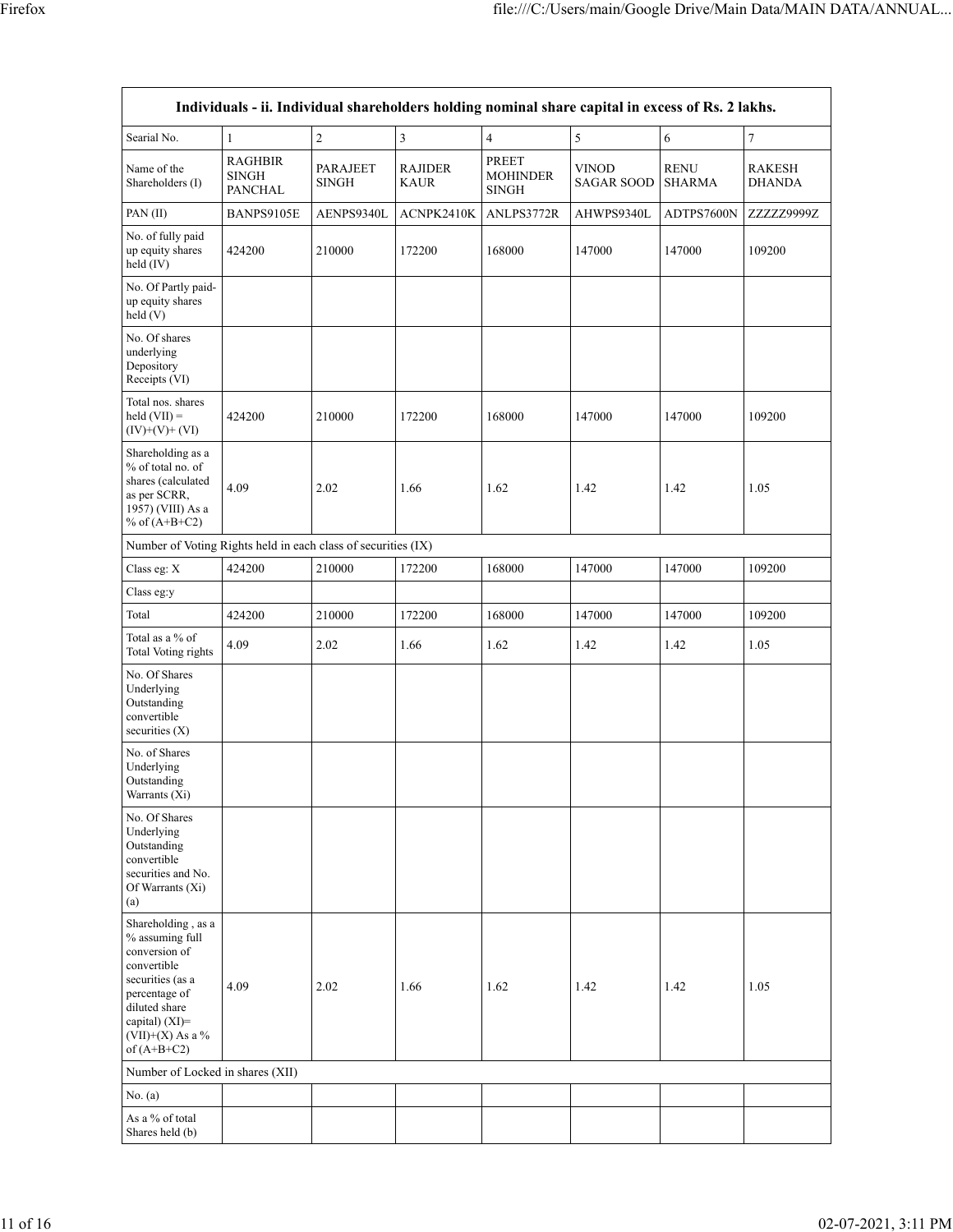| Number of equity<br>shares held in<br>dematerialized<br>form $(XIV)$ |  |  |  | $\boldsymbol{0}$ |  |  |                              |  |  |  |
|----------------------------------------------------------------------|--|--|--|------------------|--|--|------------------------------|--|--|--|
| Reason for not providing PAN                                         |  |  |  |                  |  |  |                              |  |  |  |
| Reason for not<br>providing PAN                                      |  |  |  |                  |  |  | Textual<br>Information $(1)$ |  |  |  |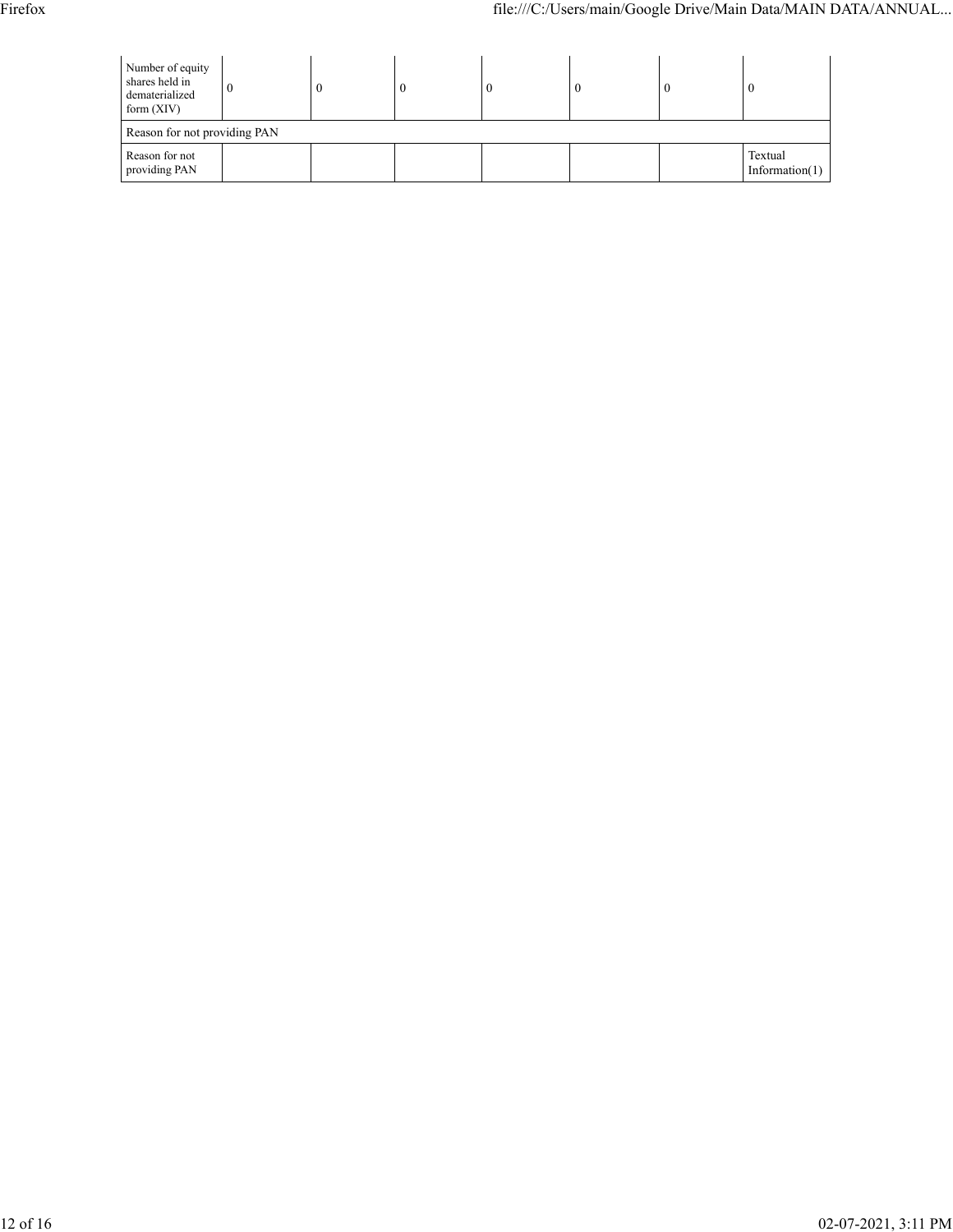| Individuals - ii. Individual shareholders holding nominal share capital in excess of Rs. 2 lakhs.                                                                                       |                                                               |  |
|-----------------------------------------------------------------------------------------------------------------------------------------------------------------------------------------|---------------------------------------------------------------|--|
| Searial No.                                                                                                                                                                             |                                                               |  |
| Name of the<br>Shareholders (I)                                                                                                                                                         | Click here to go back                                         |  |
| PAN $(II)$                                                                                                                                                                              | Total                                                         |  |
| No. of fully paid<br>up equity shares<br>held (IV)                                                                                                                                      | 1377600                                                       |  |
| No. Of Partly paid-<br>up equity shares<br>held (V)                                                                                                                                     |                                                               |  |
| No. Of shares<br>underlying<br>Depository<br>Receipts (VI)                                                                                                                              |                                                               |  |
| Total nos. shares<br>held $(VII) =$<br>$(IV)+(V)+(VI)$                                                                                                                                  | 1377600                                                       |  |
| Shareholding as a<br>% of total no. of<br>shares (calculated<br>as per SCRR,<br>1957) (VIII) As a<br>% of $(A+B+C2)$                                                                    | 13.28                                                         |  |
|                                                                                                                                                                                         | Number of Voting Rights held in each class of securities (IX) |  |
| Class eg: X                                                                                                                                                                             | 1377600                                                       |  |
| Class eg:y                                                                                                                                                                              |                                                               |  |
| Total                                                                                                                                                                                   | 1377600                                                       |  |
| Total as a % of<br>Total Voting rights                                                                                                                                                  | 13.28                                                         |  |
| No. Of Shares<br>Underlying<br>Outstanding<br>convertible<br>securities $(X)$                                                                                                           |                                                               |  |
| No. of Shares<br>Underlying<br>Outstanding<br>Warrants (Xi)                                                                                                                             |                                                               |  |
| No. Of Shares<br>Underlying<br>Outstanding<br>convertible<br>securities and No.<br>Of Warrants (Xi)<br>(a)                                                                              |                                                               |  |
| Shareholding, as a<br>% assuming full<br>conversion of<br>convertible<br>securities (as a<br>percentage of<br>diluted share<br>capital) $(XI)$ =<br>(VII)+(X) As a $%$<br>of $(A+B+C2)$ | 13.28                                                         |  |
| Number of Locked in shares (XII)                                                                                                                                                        |                                                               |  |
| No. $(a)$                                                                                                                                                                               |                                                               |  |
| As a % of total<br>Shares held (b)                                                                                                                                                      |                                                               |  |
| Number of equity<br>shares held in<br>dematerialized                                                                                                                                    | $\boldsymbol{0}$                                              |  |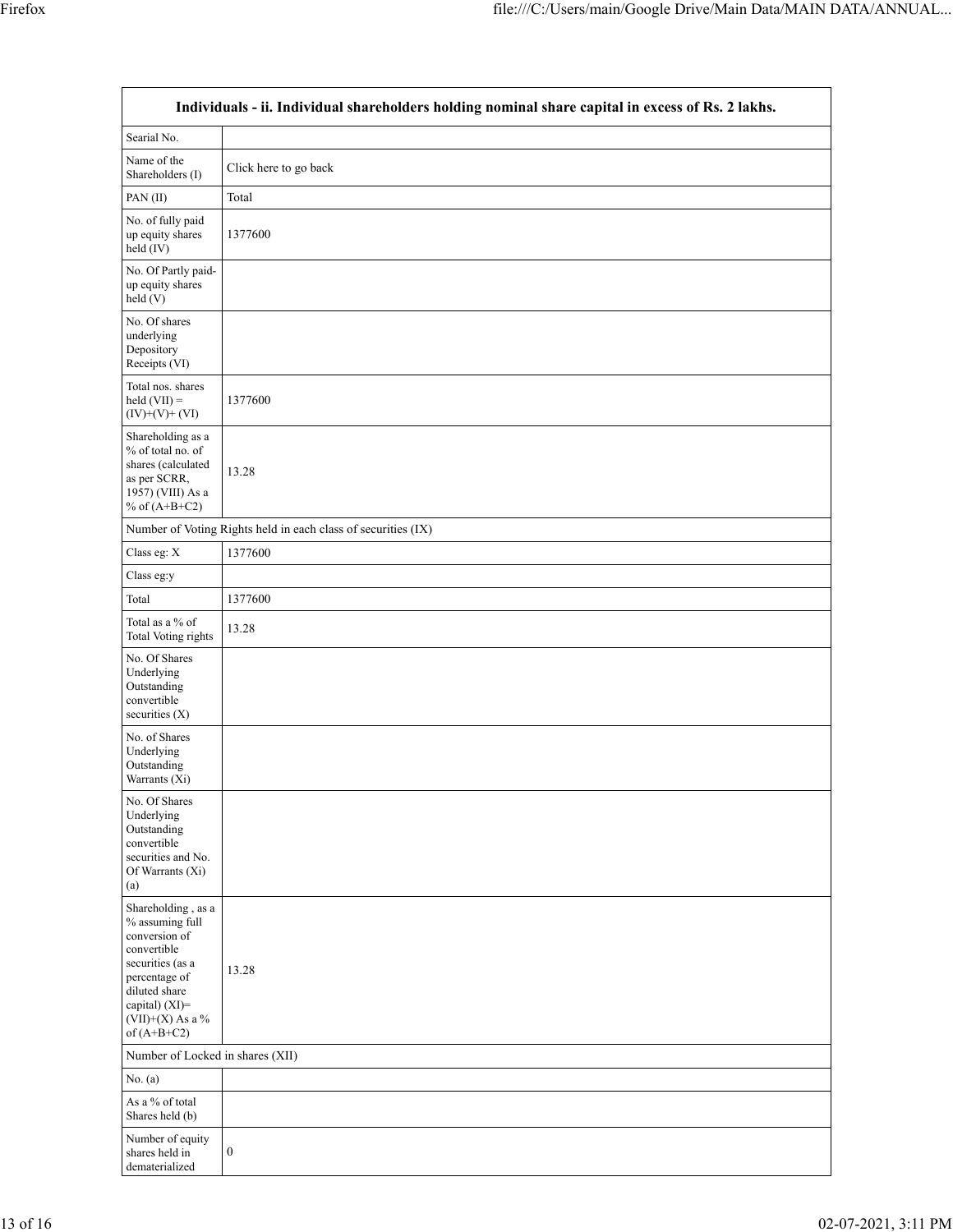| form $(XIV)$                    |  |  |  |
|---------------------------------|--|--|--|
| Reason for not providing PAN    |  |  |  |
| Reason for not<br>providing PAN |  |  |  |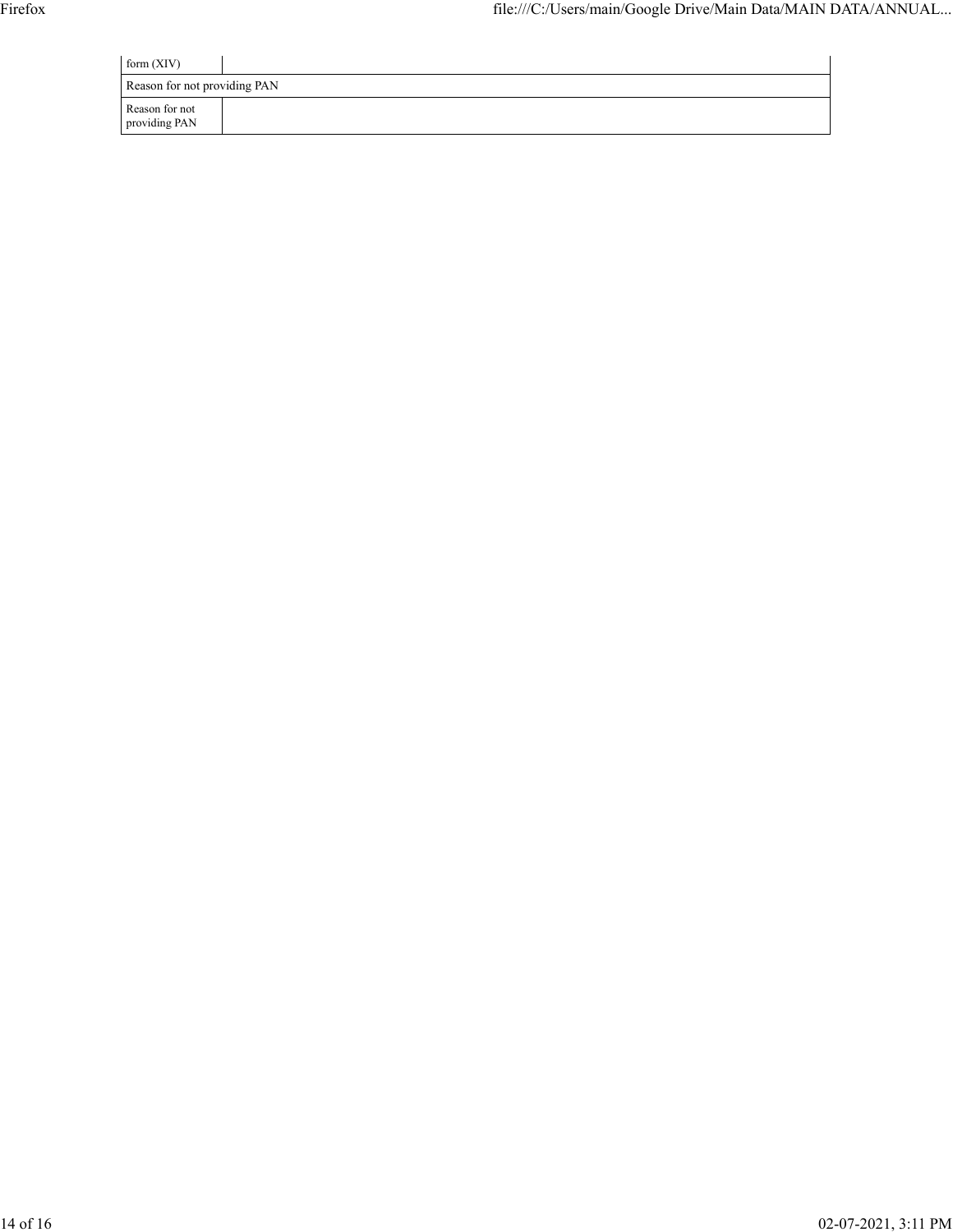|                        | <b>Text Block</b>                                                                                 |
|------------------------|---------------------------------------------------------------------------------------------------|
| Textual Information(1) | Sent a request letter to shareholder for requesting for their PAN, reply for the same is awaited. |